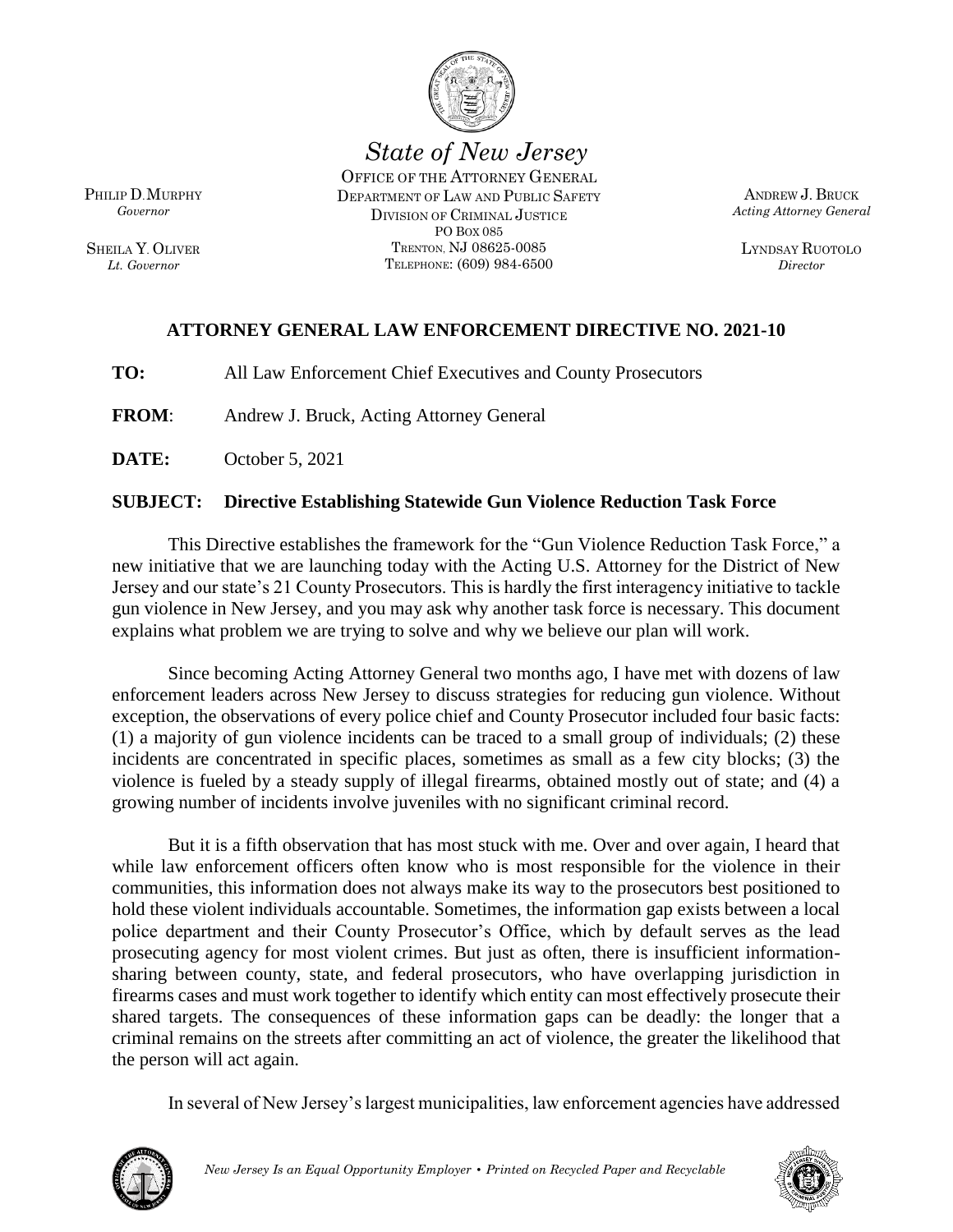this issue by establishing city-specific anti-crime initiatives, which bring together federal, state, county, and local law enforcement to share intelligence on the individuals who present the most significant threats to public safety. These city-specific task forces are now mostly known as "Violent Crime Initiatives" (or VCIs) and they have been particularly successful in locations such as Newark and Camden—where law enforcement agencies and prosecutors at all levels of government have forged genuine partnerships to share information and identify investigation targets.

The task force we are establishing today borrows the best features of the VCI model and takes it statewide. Our decision to include all 21 counties in the new task force reflects the reality that, while most violent crime is concentrated in a handful of hard-hit communities, the investigations into this conduct can span the entire state. A firearm trafficked into New Jersey through Salem County might wind up as the murder weapon in a Paterson homicide; a vehicle stolen in Ocean County might be used as the getaway car in a Trenton shooting. By improving information-sharing across agencies, we improve our ability to solve crimes and hold wrongdoers accountable throughout the Garden State.

Our Gun Violence Reduction (GVR) Task Force is built upon four components:

- *Agency Liaisons*. Each of New Jersey's more than 500 state, county, and local law enforcement agencies is required to designate an officer to serve as its "Agency Gun Violence Intelligence Liaison." This officer operates as a single point of contact within their agency for coordinating requests for information and investigative assistance to and from the GVR Task Force.
- *County Teams*. Each of the 21 County Prosecutor's Offices (CPO) is required to designate an Assistant Prosecutor and a law enforcement investigator to serve as its "County Gun Violence Intelligence Team." This pairing is responsible for coordinating requests to and from the local liaisons in their county and for ensuring that any highpriority targets assigned by the GVR Task Force to the CPO are effectively investigated and prosecuted.
- *Regional Coordinators*. The GVR Task Force is organized into three regional coordinating teams – North, Central, and South – that work to identify the individuals most responsible for gun violence in a community and then share intelligence in order to build the strongest possible criminal cases against these targets. The regional teams will be led by an Assistant U.S. Attorney, a Deputy Attorney General in the Division of Criminal Justice, an Assistant Prosecutor, and a superior officer of the New Jersey State Police (NJSP), with the teams physically based in the Real-Time Crime Centers that New Jersey State Police recently established in Newark, Trenton, and Gloucester County. The three regional teams will coordinate with one another under the supervision of a statewide management team consisting of senior leadership of the U.S. Attorney's Office, the Attorney General's Office, the County Prosecutors Association of New Jersey, and NJSP.
- *ROIC Intelligence Products*. The GVR Task Force will rely on information collected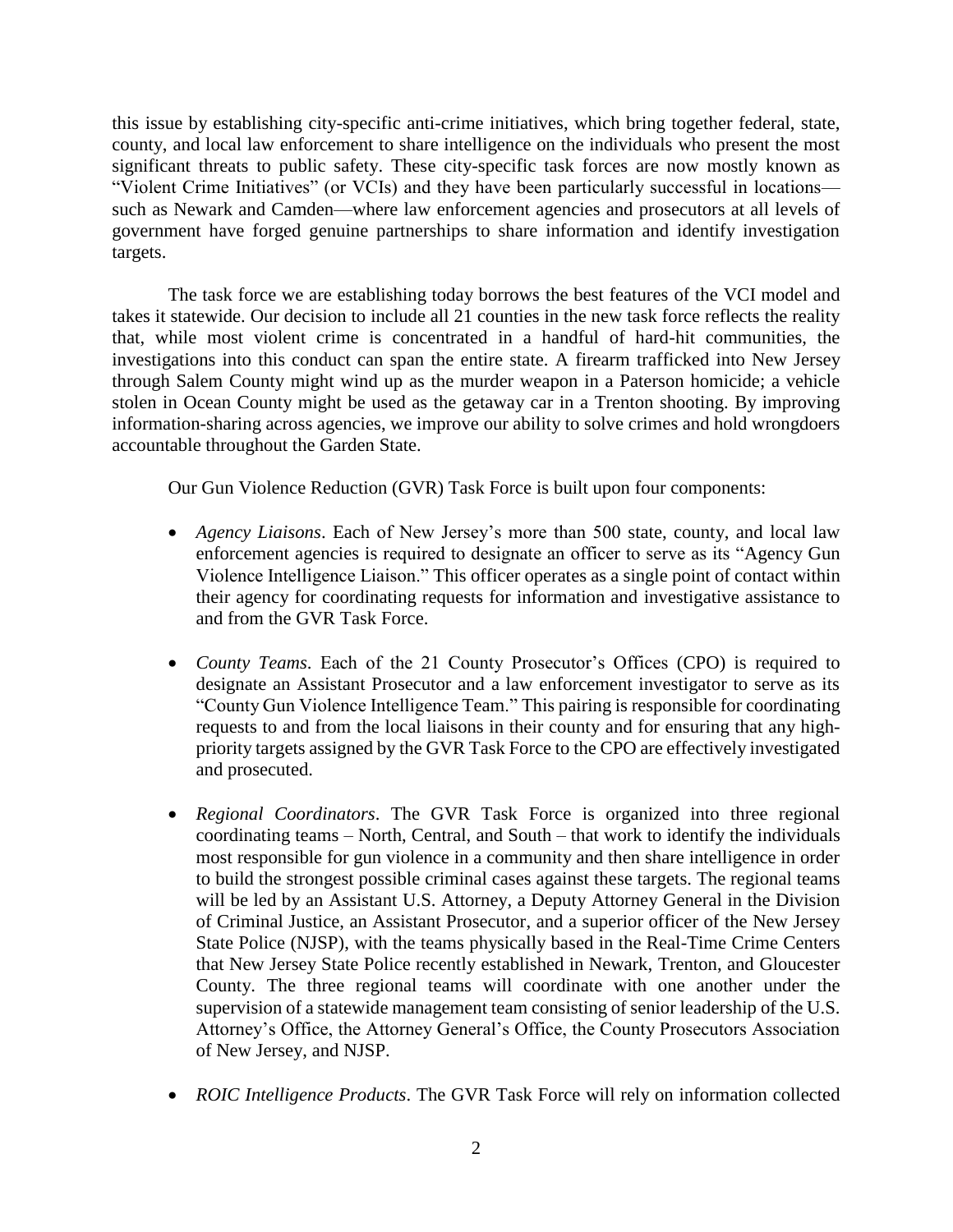and disseminated by the New Jersey Regional Operations & Intelligence Center (NJ ROIC), which the New Jersey State Police operates as a clearinghouse for law enforcement intelligence on gun violence. Intelligence products developed by the ROIC will help task force members in identifying high-priority targets and building cases against them.

The goal of the GVR Task Force is not to supplant existing law enforcement initiatives including the VCI programs that are working well in certain New Jersey cities. And it is very much meant to complement and not to disrupt the various community-based violence intervention programs that are emerging across the state. The goal is to build a statewide infrastructure for improved law enforcement cooperation, which in turn will reinforce the many other promising anti-violence projects under way in New Jersey. It goes without saying that no single program will end gun violence in our state. But pairing targeted law enforcement efforts with meaningful community investments, we can save lives and make our state safer.

Pursuant to the authority granted to me under the New Jersey Constitution and the Criminal Justice Act of 1970, N.J.S.A. 52:17B-97 to -117, which provides for the general supervision of criminal justice by the Attorney General as chief law enforcement officer of the State in order to secure the benefits of a uniform and efficient enforcement of the criminal law and the administration of criminal justice throughout the State, I hereby direct all law enforcement and prosecuting agencies operating under the authority of the laws of the state of New Jersey to implement and comply with the directives outlined below regarding the creation of an intelligencedriven, violence suppression task force, as well as a statewide intelligence liaison network.

### **I. Creation of Statewide Violence Suppression Task Force**

The Gun Violence Reduction Task Force will be comprised of a management team and three regional coordinator teams. Each of these four teams will consist of representatives from the following entities: U.S. Attorney's Office for the District of New Jersey, the Division of Criminal Justice (DCJ), the 21 County Prosecutor's Offices (CPOs), and the New Jersey State Police (NJSP).

- A. *Statewide Management Team*. This team will oversee the GVR Task Force, and resolve any legal, jurisdictional, workload, or operational issues that may arise. The Statewide Management Team will hold regular meetings with the Regional Coordinators to not only monitor operational progress, but also identify and compare crime trends across regions.
- B. *Three Regional Coordinator Teams*. Each will be comprised of four individuals: an Assistant United States Attorney, a deputy attorney general, an assistant prosecutor from one of the CPOs in the relevant geographic region, and a superior officer from the regional intelligence unit of the New Jersey State Police. These four individuals will work as one cohesive team physically based out of the Real Time Crime Center (RTCC) for their relevant geographic region, utilizing real-time crime data and human intelligence gathered through the intelligence network also created by this directive, to develop investigative and prosecutorial strategies to suppress the violent criminal activity they identify. The regional teams shall be organized as follows: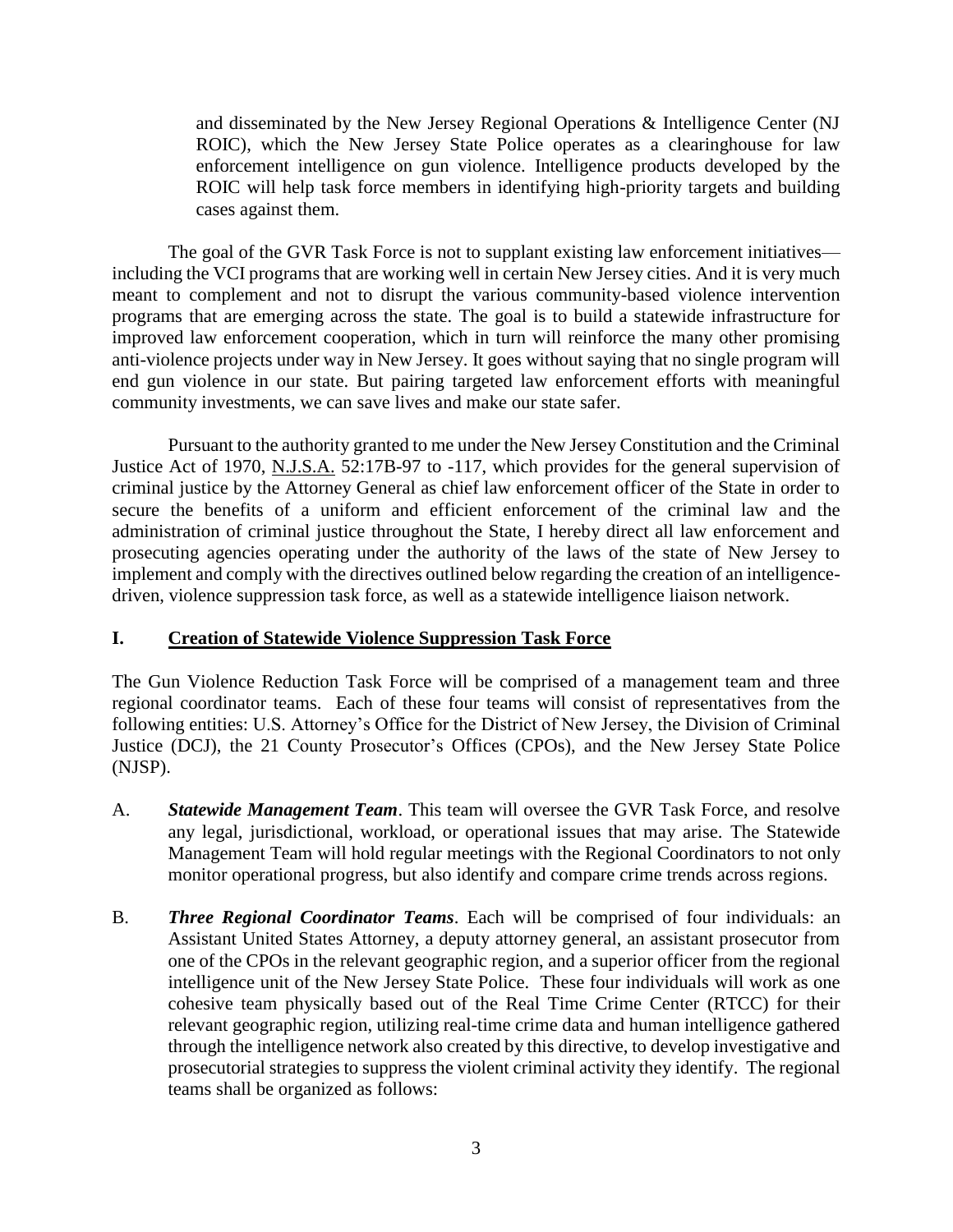- 1. The **North** Region will operate out of the RTCC in Newark and include Bergen, Essex, Hudson, Morris, Passaic, Sussex, Union, and Warren counties.
- 2. The **Central** Region will operate out of the RTCC in Trenton and include Burlington, Hunterdon, Mercer, Middlesex, Monmouth, Ocean, and Somerset counties.
- 3. The **South** Region will operate out of the RTCC in Gloucester County and include Atlantic, Camden, Cape May, Cumberland, Gloucester, and Salem counties.
- C. *County Teams.* Each County Prosecutor is directed to appoint a member of their investigative staff and an assistant prosecutor to serve as their County Team. The County Teams will work with the Regional Coordinators to coordinate joint efforts with local agencies and serve as an information sharing conduit between the GVR Task Force and local agencies.
- D. *Agency Liaisons.* Every law enforcement agency in New Jersey is directed to appoint an officer (of any rank) to serve as an Agency Gun Violence Intelligence Liaison for the agency. While federal agencies operating in New Jersey are not directed to appoint a liaison, our federal partners are invited to be active participants in the activities of the task force by also appointing a liaison to work with the Regional Coordinators. Agency Liaisons will serve as the point person for the task force on all intelligence gathering and vetting matters that arise in the localities they police.

### **II. Other Provisions**

- A. *Non-enforceability by third parties*. This Directive is issued pursuant to the Attorney General's authority to ensure the uniform and efficient enforcement of the laws and administration of criminal justice throughout the State. This Directive imposes limitations on law enforcement agencies and officials that may be more restrictive than the limitations imposed under the United States and New Jersey Constitutions, and federal and state statutes and regulations. Nothing in this Directive shall be construed in any way to create any substantive right that may be enforced by any third party.
- B. *Severability*. The provisions of this Directive shall be severable. If any phrase, clause, sentence or provision of this Directive is declared by a court of competent jurisdiction to be invalid, the validity of the remainder of the document shall not be affected.
- C. *Deadlines*. The DCJ Director shall establish the manner and timing for task force participants to designate personnel and liaisons to support the task force, provided that all designations are made no later than October 31, 2021.
- D. **Training.** The DCJ Director shall determine what if any additional training is required for task force participants, including agency liaisons, and shall establish the manner and timing for such training.